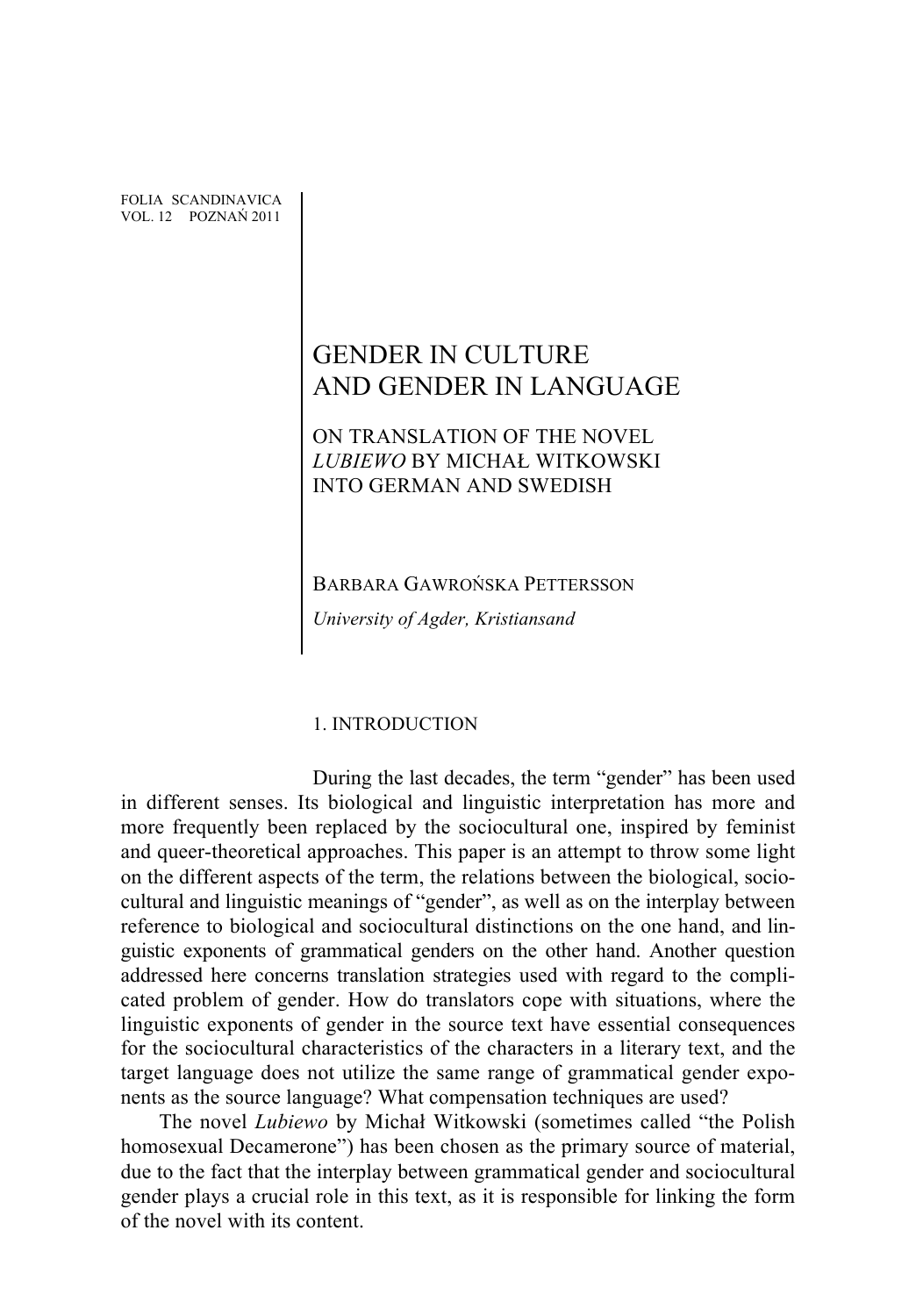## 2. THE NOTION OF GENDER IN LINGUISTICS

The linguistic term "gender" is originally not directly related to the category of biological sex. Corbett (1991:1) states that the Latin word *genus* and *gendre* in Old French meant "kind" or "sort" (cf. also Romaine 1999:67). Perhaps the most universal definition of linguistic gender is the one formulated by Hockett (1958:231): "Genders are classes of nouns reflected in the behaviour of associated words". As Corbett (1999:10) points out, the use of the terms "gender" or "noun class" is "more a matter of tradition than of substance": linguists working on Dravidian languages tend to talk about "gender", while in Caucasian linguistics the tern "noun classes" is more usual.

The term "gender", its relations to natural gender, and the question of arbitrariness of gender as a linguistic category and related problems have been discussed since Aristotle; it would be outside the scope of this paper to give an overview of these debates. For a quite detailed survey, the reader is referred to Kilarski (2007).

There are no natural languages where the relations between the gender (or "class") of a noun and the biological sex of the noun's referent are exactly one-to-one; however, the role of the biological male/female distinction plays a certain role in assignment of grammatical gender in all languages that display gender difference. This is especially obvious in languages with so-called strict semantic gender systems, e.g. in Tamil and other Dravidian languages. The masculine category in Tamil comprises male gods and male humans, while nouns denoting goddesses and female human beings are feminine; other nouns belong to the neuter category, with some exceptions that may be explained by religious beliefs (nouns denoting the sun and the moon are masculine – Corbett 1999:8f.).

In his outstanding monograph on linguistic gender, Corbett (1999) gives an overview of more than 200 languages and classifies the gender assignment systems into two main groups: semantic and formal. The first group includes the aforementioned strict semantic systems (Tamil and other Dravidian languages) and predominantly semantic systems, e.g. Dyirbal, where the relations between biological sex and grammatical gender are slightly less obvious:

- gender 1: male humans, non-human animates
- gender 2: female humans, water, fire, fighting
- gender 3: on-flesh food
- gender 4: residue (Corbett 1991:16)

Following Hockett (1958), Corbett takes the presence/absence of widely understood agreement (phrase agreement, sentence internal agreement and anaphoric relations) as the criterion for presence/absence of grammatical gender. As a consequence of this approach, pronominal systems of the English type are regarded as semantic systems, the classification motivated by the agreement between antecedent nouns and anaphoric pronouns.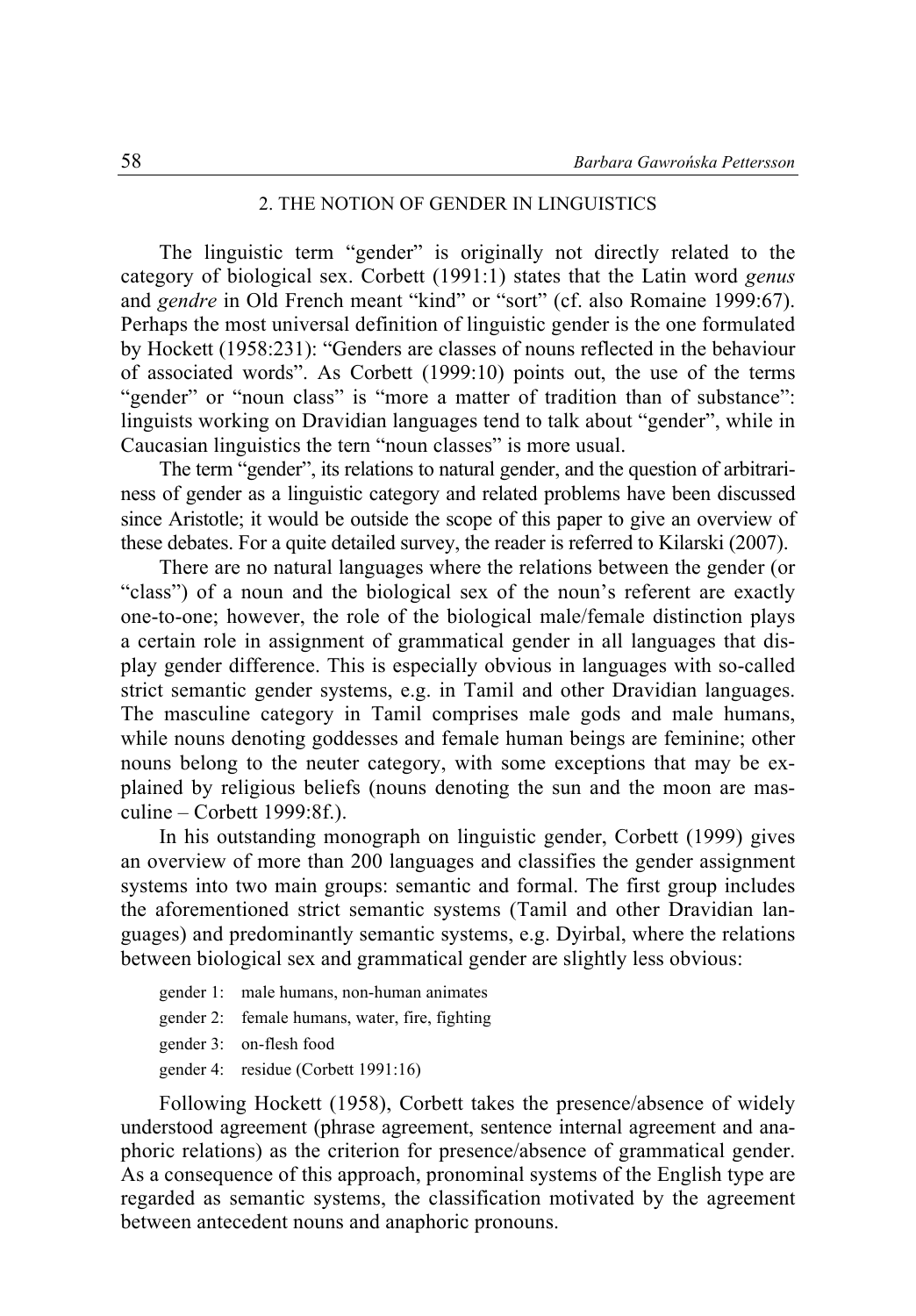The gender systems of most Indo-European languages spoken in Europe are classified by Corbett as formal systems. One could obviously agree with Bloomfield's (1933:280) claim that there "seems to be no practical criterion by which the gender of a noun in German, French, or Latin could be determined". The "residue" nouns in those languages, as well as in Polish or Russian, are distributed over the existing genders. This distribution is nevertheless not completely random. Studies on gender acquisition in children and research on assignment of gender to borrowed words and neologisms show that the gender distinctions in so-called formal systems have to do both with form (morpho- and phonology) and semantics of the nouns (Smoczyńska 1985, Köpcke and Zubin 1984, Zubin and Köpcke 1986, Mills 1986). The difference between "semantic" and "formal" systems is to be understood not as a clear-cut borderline, but rather as different placements on a continuum scale that ranges from strict semantic systems (as in Tamil) to phonological systems (as in Qafar, an Ethiopian language, where nouns whose citation forms end in accented vowel are feminine, while all others are masculine – Corbett 1999:51).

The three languages that are of interest for this study – Polish, German, and Swedish – represent such different points on this scale.

Both Polish and German distinguish between masculine, feminine and neuter nouns in singular. In plural, German nouns show no gender-related agreement distinctions, while Polish nouns are divided into two categories: the first one is so-called male-animate or "superanimate" (referring to male human beings); the second one includes practically all other nouns. The Polish gender system thus seems to display more dependence on semantic factors than the German one.

Swedish singular nouns are divided into the so-called common gender (*utrum* or *reale* in the Swedish linguistic terminology) and the neuter gender. "Common gender" is, according to Corbett (1999:124) "simply the name of a gender which combines the earlier masculine and feminine; it does not suggest that the nouns involved are of double gender". The pronominal system of Swedish shows a peculiarity common to mainland Scandinavian languages: it includes four genders. Two of them (masculine and feminine, expressed by the pronouns *han* and *hon*) are reserved for human, certain (especially domesticated) animals and certain vehicles (boats, ships). The remaining two genders (*utrum* and *neutrum*, expressed by the pronouns *den* and *det*) refer to "residue" nouns in accordance with their grammatical gender/class. This feature of the Swedish grammar system has lead to a debate concerning the number of grammatical genders in Swedish (Andersson 2000, Dahl 2000, Stroh-Wollin 2005). The question, whether Swedish has two or four grammatical genders, is, however, not relevant for the current study; of relevance are rather the existing linguistic exponents of the biological distinctions male/female.

Table 1 summarizes the main differences between the linguistic exponents of gender in Polish, German, and Swedish. The abbreviation *g1* refers to the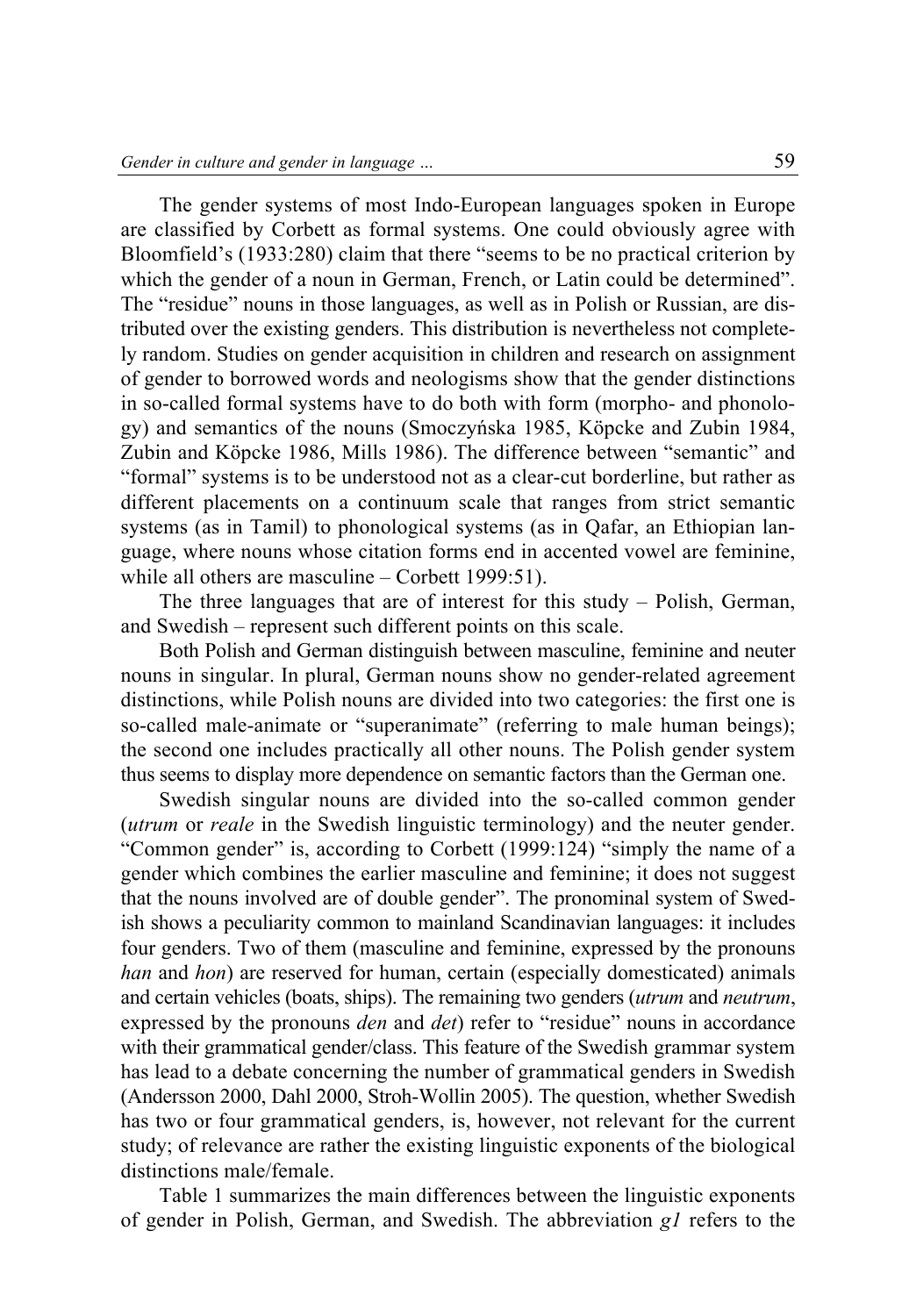"superanimate" or "male-human" gender of Polish nouns in plural, *re* refers to the "common gender" (*utrum* or *reale*) in Swedish.

| <b>AGREEMENT</b>                                    | <b>POLISH</b>     |                        | <b>GERMAN</b> |     | <b>SWEDISH</b>        |     |
|-----------------------------------------------------|-------------------|------------------------|---------------|-----|-----------------------|-----|
|                                                     | Sg.               | P1.                    | Sg.           | P1. | Sg.                   | P1. |
| 1. NP-head – determiner                             | ma/fe/ne          | g1/others              | ma/fe/ne      |     | re/ne                 |     |
| 2. NP-head – cardinal numeral<br>greater than "one" |                   | g1/fe/others           |               |     |                       |     |
| 3. NP-head - adjective attribute                    | ma/fe/ne          | g1/others              | ma/fe/ne      |     | re/ne<br>or ma/others |     |
| 4. Subject – finite verb                            |                   |                        |               |     |                       |     |
| Present                                             |                   |                        |               |     |                       |     |
| Past                                                |                   |                        |               |     |                       |     |
| 1st person                                          | ma/fe             | g1/others              |               |     |                       |     |
| 2nd person<br>3rd person                            | ma/fe<br>ma/fe/ne | g1/others<br>g1/others |               |     |                       |     |
| 5. Subject – predicative<br>adjective/participle    | ma/fe/ne          | g1/others              |               |     | re/ne                 |     |
| 6. NP-head – relative pronoun                       | ma/fe/ne          | g1/others              | ma/fe/ne      |     | re/ne<br>or unmarked  |     |
| 7. Antecedent – anaphoric<br>personal pronoun       | ma/fe/ne          | g1/others              | ma/fe/ne      |     | ma/fe/re/ne           |     |
| 8. Antecedent – reflexive<br>possessive pronoun     |                   |                        | fe/others     |     |                       |     |

Table 1: Exponents of gender in Polish, German, and Swedish

Table 1 shows clearly that the grammatical category of gender exposed by agreement is more overt and more transparent in Polish than in German and Swedish. The same is true with respect to noun-noun derivations as well as with respect to gender assignment to borrowings. Furthermore, addressing forms in Polish display the masculine-feminine distinction in the so-called v-forms (*pan* for males, *pani* for females), while German utilizes the same v-form (*Sie*) for all sexes/genders, and contemporary Swedish hardly makes use of gender-related or social distinctions in addressing forms. In a literary text where the choice of grammatical gender significantly contributes to the interpretation of the biological and/or sociocultural gender of the characters, the aforementioned systematic differences pose an obvious obstacle to the translator (cf. McConnell-Ginet 2003, Nissen 2002, Karoubi 2009).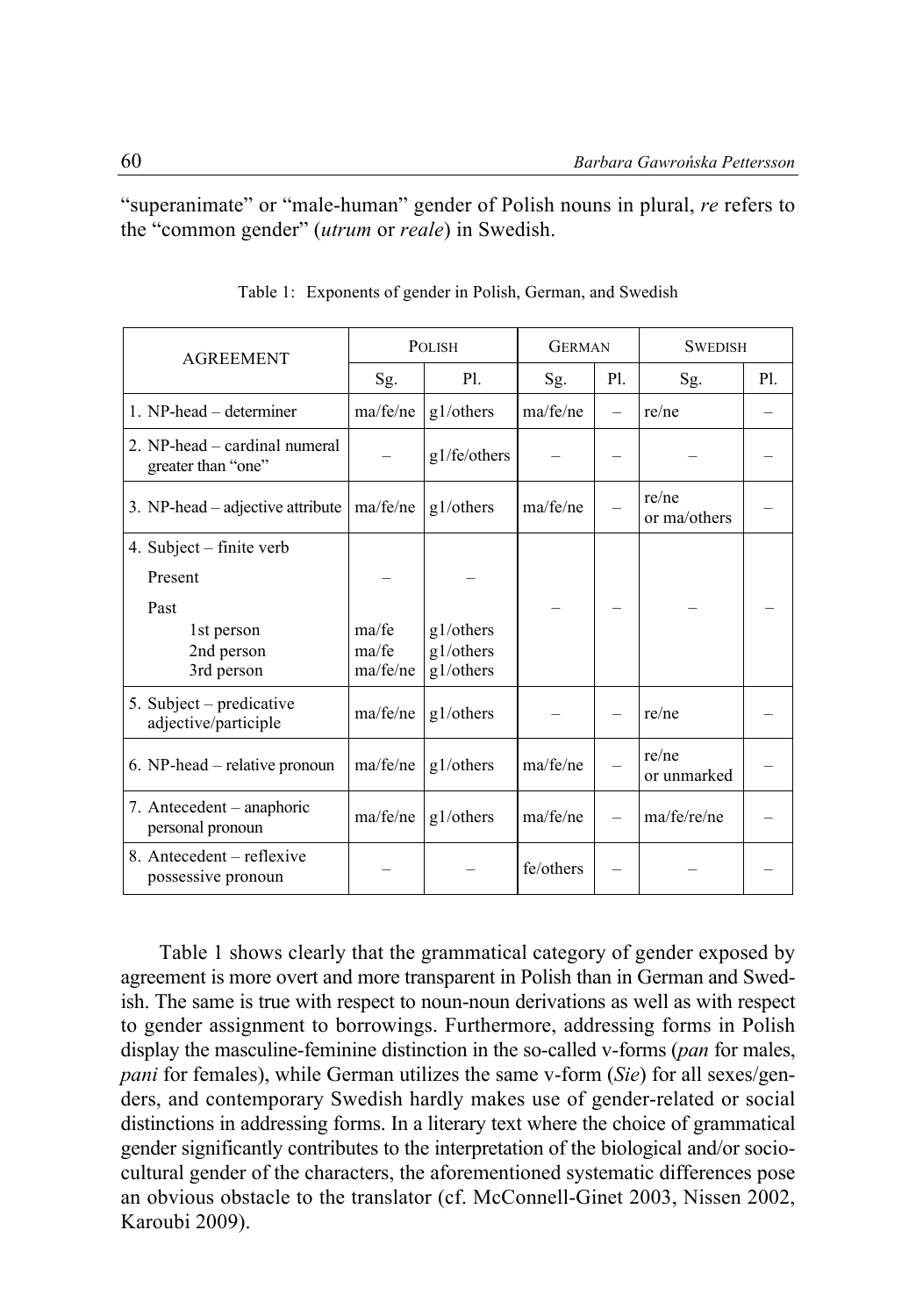#### 3. THE SOCIOCULTURAL NOTION OF GENDER

As stated above, the linguistic gender is related to, but not identical with the biological characteristics of the referent. Similarly, the term "gender", as discussed from the sociocultural point of view during the last three decades, is related to, but not identical with the biological characteristics of a person. In most feministic studies, gender is understood as a socially constructed concept, connected to stereotypes that are mostly negative from a feminist's viewpoint. Shapiro (1981) defines the difference as follows:

[Sex and gender] serve a useful analytic purpose in contrasting a set of biological facts with a set of cultural facts. Were I to be scrupulous in my use of terms, I would use the term "sex" only when I was speaking of biological differences between males and females and use "gender" whenever I was referring to the social, cultural, psychological constructs that are imposed upon these biological differences. (Shapiro 1981:111)

Shapiro's interpretation has been criticized by several gender researchers because of its relations to the two biological sexes. Within the paradigm of early feminism, focus has been put upon "the social processes that turns young females into girls, and later into women" (von Flotow 1997:5). Later on, even the construction of male attributes and attitudes have been taken into account. For a more detailed discussion, see e.g. McElhinny (2003), Litosseliti & Sunderland (2002), Wodak (1997). The main ideas concerning sex, gender, and language in the contemporary writings may be (simplified; see references for a more nuanced debate) summarized as follows:

- the notion "gender" refers primarily to the social, cultural, and psychological constructs that are imposed upon the existing biological differences (Shapiro 1981),
- gender is a multiple, fluctuating variable shaped in part by language (Wodak 1997),
- the understanding of gender "changes from one generation to the next […] between differrent racialized, ethnic, and religious groups, as well as for members of different social classes" (Wodak 1997, cited in Litosseliti & Sunderland 2002:6; Romaine 1999; Karoubi 2009),
- the notion of gender should not be restricted to the male-female duality; it should encompass "the gender complexities raised by homosexual contexts and practices such as cross-dressing or transvestism" (von Flotow 1997:6, based on Butler 1990).

#### 4. LINGUISTIC GENDER AND SOCIOCULTURAL GENDER IN TRANSLATION

The question of translating gender and gender in translation has been treated from many points of view. In spite of the contemporary acknowledgement of the multiple, and not dual, notion of sociocultural gender, the literature on the subject is dominated by investigation of the male-female distinction. The following list of frequently investigated problems is partially based on von Flotow (1997) and Karoubi (2009):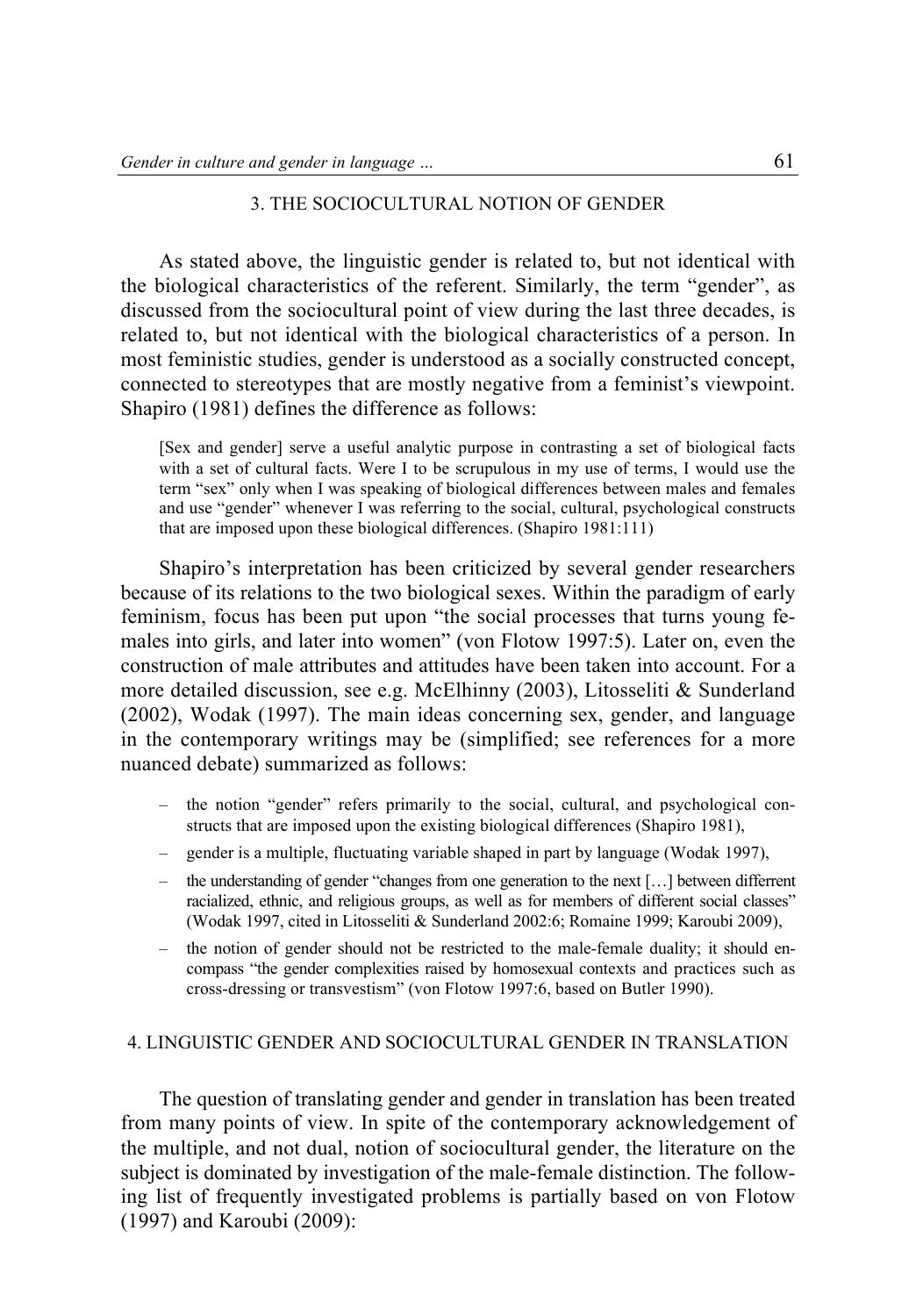- 1. How does the gender of the author affect the SL-text?
- 2. How does the gender of the author influence decisions about which texts are worth translating?
- 3. How does the gender of the translator, or her/his "gendered identity" affect the translation strategy?
- 4. Are there parallels between post-colonial issues and gender-related issues (minority vs. majority language)?
- 5. How to render culture-specific and language-specific gender complexities in translation?

Question 1 concerns the issue of "male language" and "female language", discussed both in sociolinguistics and in translation theory. One of the perhaps extreme approaches is to be found in Duras (1980), who treats women's writing as a translation of the female discourse into the dominating patriarchal code: "I think 'feminine literature' is an organic, translated writing… […]. And when women write, they translate from darkness… Men don't translate" (Duras 1980:174).

Questions 2-5 are obviously interconnected. They all concern problems like gender/ethnicity in translation policy, power asymmetry in communication, the notorious question of foreignization vs. domestication of the SL-text, and the visibility vs. invisibility of the translator. The translators' approaches with regard to these issues range from almost literal translation to overt translation interventionism. Literal translation "stems from the desire not to lose even a scrap of information or connotation, and it is often completed by explanatory translator's notes" (von Flotow 1997:21). As a consequence, the translated text is often a "heavy" reading; the reader is continuously sent back and forth between the fictional world and the "reality". The translator's explanations often erase the effect of puns, wordplays, and connotations present in the SL-text. At the same time, the translator remains loyal to the source language culture (though not necessarily loyal to the author), and he/she gives the TL-reader a possibility to get acquainted with a "foreign" world.

The opposite end of the scale – overt interventionism – is problematic from not only linguistic and aesthetic, but also from ethical points of view. As claimed by von Flotow (1997:24), certain feminist translators "have assumed the right to query their source texts from a feminist perspective, to intervene and make changes when the text departs from this perspective". An illustrative example of the overt interventionist approach is to be found in the translator's preface to *Lettres d'une autre* by Lise Gauvin (de Lobtinière Harwood 1989:9, cited by von Flotow 1997:29):

[...] this translation is a rewriting in the feminine of what I originally read in French. [...] My translation practice is a political activity aimed at making language speak for women. So my signature on a translation means: this translation has used every possible feminist strategy to make the feminine visible in language.

In the practice, feminist interventionists choose to avoid generic male terms (e.g. de Lobtinière Harwood tries to make the reference of the generic French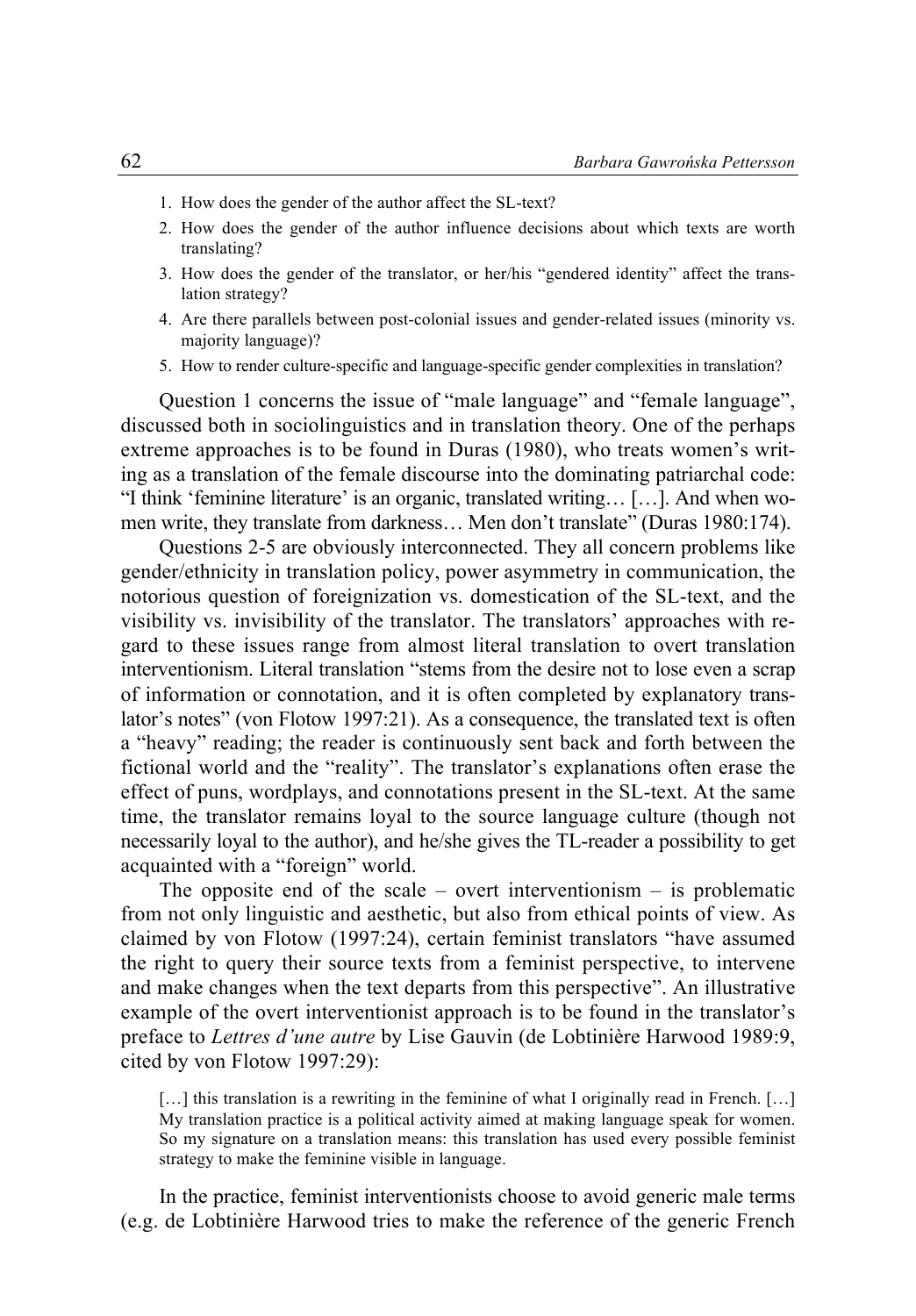plural form *ils* clearly male or female, utilizes feminine neologisms as translations of generic male terms (e.g. the French term *Québécois*, referring to both sexes, is translated into *Queébécois-e-s*). Similar strategy, although applied in the opposite direction, is used by Haugerud (1977), who chooses to neutralise masculine marked terms like *man* or *mankind* by translating them into *anybody* or *anyone*. Such choices are obviously inspired by ideological factors. However, structural differences between the linguistic gender systems in SL and TL may lead to similar solutions in translation. As Livia (2003:157, cited by Kharoubi 2009), formulates it, "when translating from a language in which there are many linguistic gender markers into a language which has fewer, either gender information is lost, or it is overstated, overtly asserted where in the original it is more subtly presupposed". The present study aims at investigating what happens to the gender distinctions in translation of Michał Witkowskis *Lubiewo* from Polish into two languages with fewer overt gender markers: German and Swedish.

## 5. *LUBIEWO* – THE POLISH "HOMOSEXUAL DECAMERONE"

*Lubiewo* ("Lovetown") by Michał Witkowski (1st edition 2006) has been called by one of its Polish reviewers "homosexual Decamerone". This is a very adequate description: the atmosphere of the novel ranges from bright situational comic through bizarre tragicomic to serious reflection, and the narration structure resembles Boccaccio's (although references to Witold Gombrowicz, especially his novels *Transatlantyk* and *Kosmos* are also noticeable).

The first part of the novel gives a picture of the homosexual subculture of the Communist Poland, while the second portraits the world of today's Polish homosexuals, where the older generation still feels nostalgia for the 1980s, and remains in rather sceptical attitude toward the "Europeanized", modern, socially and politically engaged gays. The different attitudes are mirrored by the language: the "traditionalists" (Polish *cioty*, German *Tunten*, Swedish *fjollor*) use so-called "queer renaming" (Lucas 1994:32): they call themselves and each other by female names and nicknames (*Michalina* instead of *Michał*, *Patrycja* for *Piotr* ...) and use the feminine grammatical forms of verbs and adjectives for self-reference and second-person-reference. The style of their conversation varies between the one of old-fashioned male Central European intellectuals gathered around a café table and a stereotypical "girl talk" mixed with vulgarisms. Their variant of "girl talk" is what Harvey (1998/2004:405f.) and Lakoff (1975:11ff.) describe as a "parodic accumulation of stereotypical woman language features" and "camp's construction of the theatricalized woman". It is overloaded with diminutives, emotionally loaded adjectives, and high-pitch interjections. Other characteristic features are ritual insults in female forms, mostly involving sexual connotations, references to female representants of popular culture (cf. Harvey 1998/2004:407) as well as references to certain classics of Polish literature (Mickiewicz, Gombrowicz, Iwaszkiewicz, Różewicz, Wyspiański).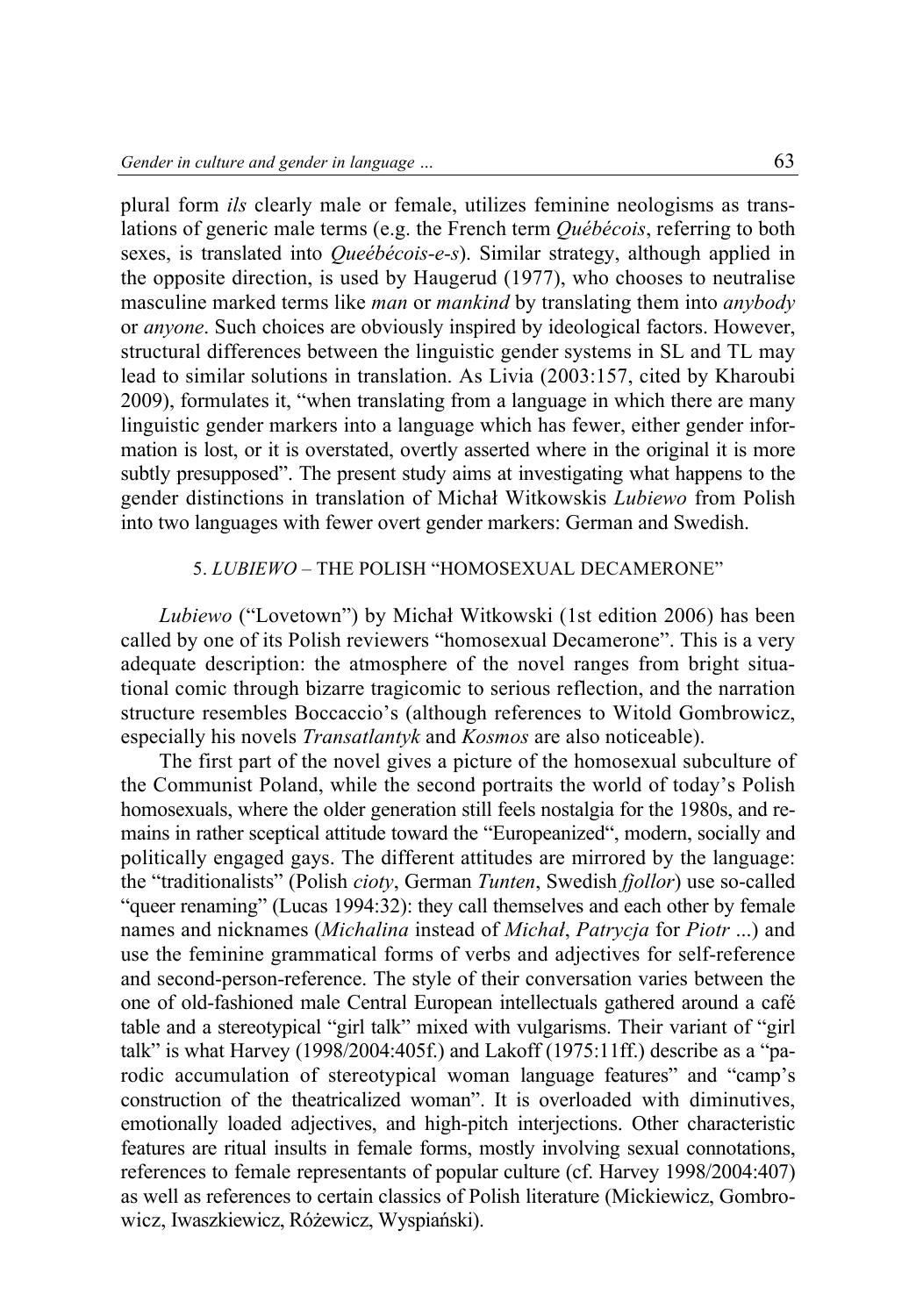The new generation of the Polish homosexuals refuses to use the Polish words for persons with their sexual orientations; they are not *cioty* or *pedały*, but *geje* (a loan word formed from English *gay*), they express themselves in politically correct clichés, they use the language of the Internet rather than references to Polish literary classics. And the idea of using feminine grammatical gender with reference to themselves, or of using feminine nicknames would never cross their minds.

At the first glance, Witkowski's novel seems almost untranslatable, at least into non-Slavic languages. The challenges for the translators are enormous. Already the three central terms: *ciota*, *gej* and *luj* (the last one referring to the heterosexual type that is perceived as most attractive by a "ciota") are impossible to render without some lost of their connotative meaning. The translation of *luj* poses additional difficulties due to the fact that individuals belonging to this category – according to the narrator's definition – do not occur western of the Polish-German border. Another very complex source of translation difficulties is constituted by overt and covert allusions to the classics of Polish literature and to the popular culture of the Communist Poland. Still, the use of the grammatical gender, including gendered names and nicknames, is perhaps the most intricate problem from the linguistic and translation-theoretical point of view.

#### 6. "GIRL TALK" – POLISH FEMALE VERB AND MODIFIER FORMS IN TRANSLATION

Female forms of verbs are in both translations – when it is grammatically possible – compensated by the use of German and Swedish female pronouns, which is a rather obvious solution. However, pronoun compensation is not possible in plural and in the 1st and 2nd grammatical person. The German translator compensates the loss by adding other features of "girl talk", especially diminutives with the suffix *-chen* (even if the source text equivalent is an augmentative); this strategy is not present in the Swedish translation, as shown in the following examples:

- (1) Pol. *torebka* (handbag) Sw. *handväskan* / Ger. *Täschchen*
- (2) Pol. *baba* ((old) woman) Sw. *käring* / Ger. *Weibchen*
- (3) Pol. *zadzieram kiecę i lecę* ('I lift my dress+augmentative and run') Sw. *nu lyfter jag mina kjolar och går* ('now I lift my skirts and go') Ger. *ich nehm mein Häubchen und mach mich aus dem Stäubchen* (lit. 'I take my hat+diminutive and disappear from dust+diminutive')
- (4) Pol. *stary, gruby dziad* ('old, fat bungler')
	- Sw. *en fet gammal gubbe* ('a fat, old man') Ger. *ein dickes, altes Grossväterchen* ('a fat, old Granddaddy')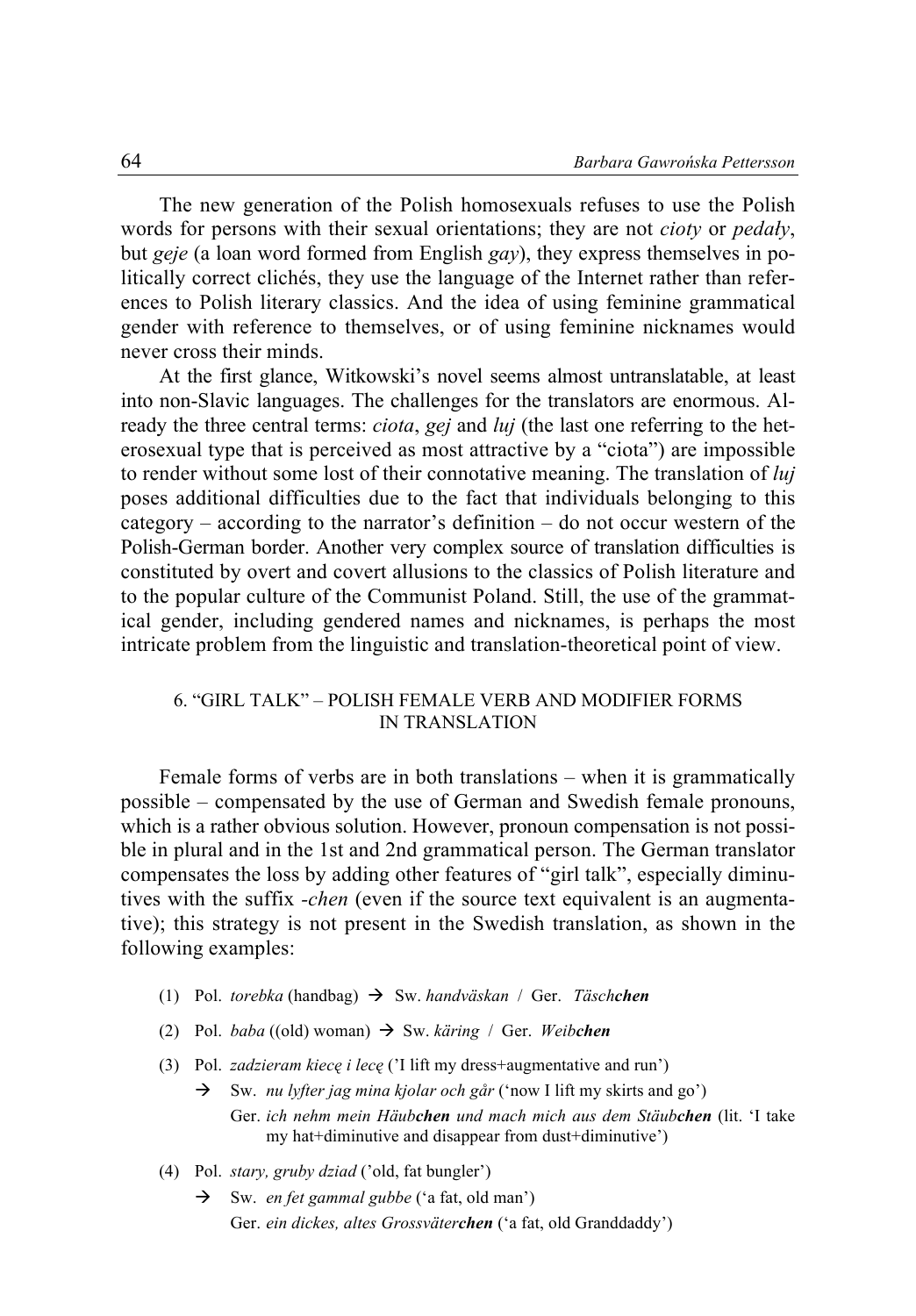Another quite interesting way of compensating the loss of the effect of female grammatical markers is the use of high pitch exclamations in the German text; the "feminine" quality of the source text is hence transferred from the grammatical to the phonological level. Again, the Swedish translator prefers to refrain from this kind of compensation:

- (5) Pol. *Ba, ale dlaczego chcą?* (Exclamation 'but why do they want it?')
	- $\rightarrow$  Sw. *Men varför skulle de vilia det?* ('But why should they want it?')
		- Ger. *Igittigitt, aber warum wollen die das bloss?* (High pitch exclamation 'But why do they want it anyway?')

Switching and hesitation between female and male gender forms are mostly rendered by lexical compensation ("level shift" in Catford's terminology). This is true about both the German and the Swedish translation:

- (6) Pol. *Dwie… dwóch panów* ('two+female… two+male+human gentelmen')
	- Sw. *Två tan… två gubbar* Ger. *zwei Da… Herren* ('two la… gentelmen')
- (7) Pol. *A gdzie to się wszystk… wszyscy tak w pary podobieraliście?* ('And how did you all+female… all+male+human become couples?')
	- Sw. *Och hur har ni tje… grabbar parat ihop er så där?* Ger. *Und wo habt ihr Mäd… Jungs euch alle gefunden?* ('And where have you gir… boys found each other?')

#### 7. GENDERED NAMES AND NICKNAMES – QUEER RENAMING

When confronted with the issue of proper names, the translator has to make a choice between the following options (the classification and some of the examples below are based on van Coillie 2006):

- 1. Non-translation (copying).
- 2. Non-translation + additional explanation (Pol. *Mickiewicz* Eng. *the Polish poet Mickiewicz*).
- 3. Phonetic and/or graphic adaptation to TL (No. *Håkan* Pol. *Haakan*).
- 4. Replacement by a counterpart in target language ("exonym": Eng. *John* Ger. *Johannes*).
- 5. Replacement by a more widely known name from the source culture or an internationally known name with a similar function (e.g. names of popular football players: Pol. *Lato* – Sp. *Ronaldo*).
- 6. Replacement by another name from TL-culture (Sw. *Emil* Ger. *Michel*).
- 7. Replacement of a proper name by a common noun or an explanatory noun phrase (Pol. *Lato* – Eng. *a famous football player*).
- 8. Translation (especially in the case of "meaningful" names, e.g. Eng. *Mr. Wormwood* Dutch: *meneer Wurmhout*).

In translations of *Lubiewo* into German and Swedish, almost all of the above enumerated translation strategies occur. Though, the two translators chose different distribution of the strategies, and different means of presenting them to the TL-reader. Table 2 gives an overview of the translators' ways of handling proper nouns and nicknames.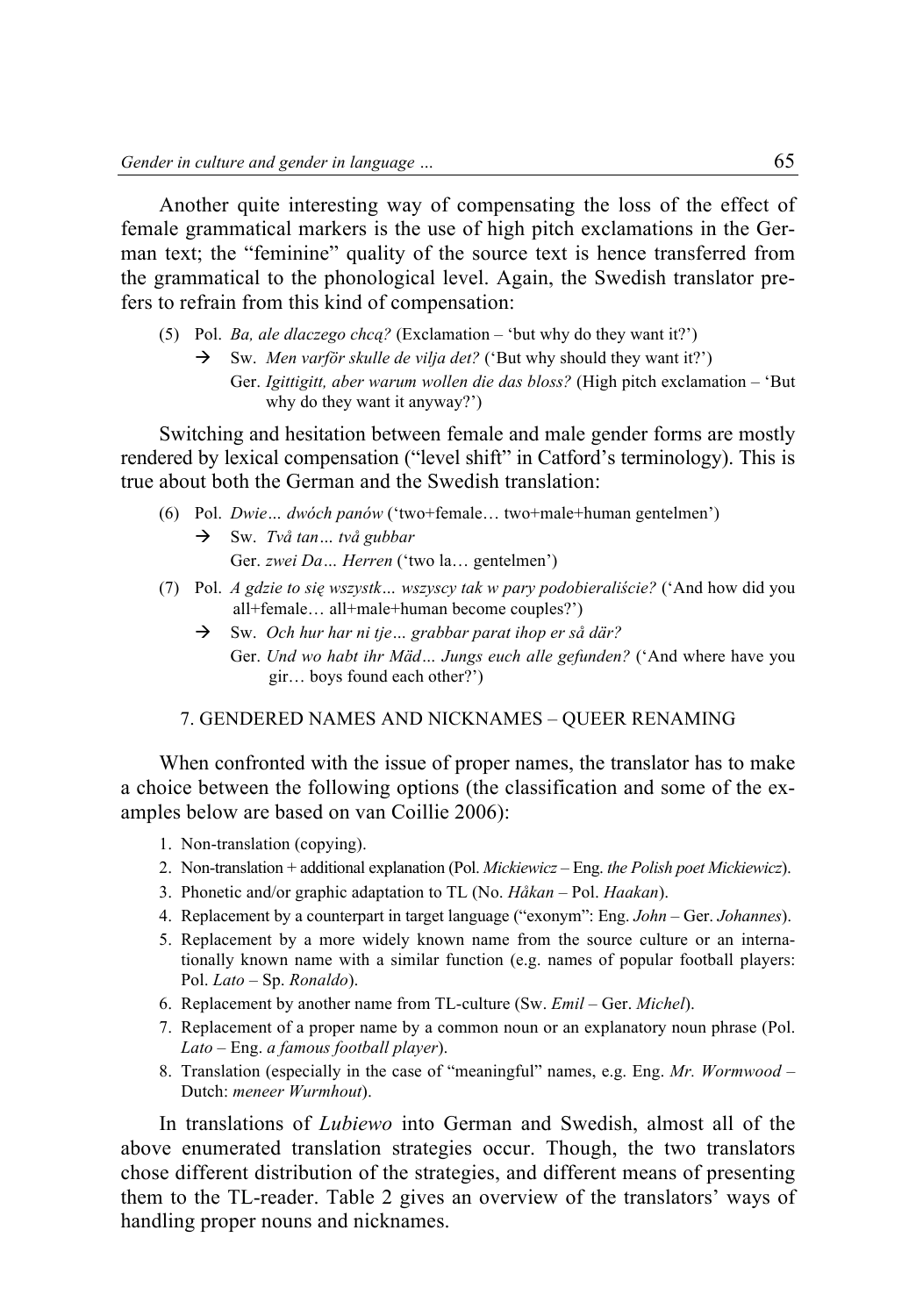| <b>TRANSLATION</b><br><b>STRATEGY</b>                                  | <b>GERMAN</b>                                                                                                                                                                        | comments<br>/ examples                                                                                                                                                                                                                                                                                                                                                                                                                                                                                                                          | <b>SWEDISH</b>                                                                                                                                                                                                                                                           | comments<br>$/$ examples                                                                                                                                                                                                                                                                                                                                                                                                                                                                                                                                                                                                                    |
|------------------------------------------------------------------------|--------------------------------------------------------------------------------------------------------------------------------------------------------------------------------------|-------------------------------------------------------------------------------------------------------------------------------------------------------------------------------------------------------------------------------------------------------------------------------------------------------------------------------------------------------------------------------------------------------------------------------------------------------------------------------------------------------------------------------------------------|--------------------------------------------------------------------------------------------------------------------------------------------------------------------------------------------------------------------------------------------------------------------------|---------------------------------------------------------------------------------------------------------------------------------------------------------------------------------------------------------------------------------------------------------------------------------------------------------------------------------------------------------------------------------------------------------------------------------------------------------------------------------------------------------------------------------------------------------------------------------------------------------------------------------------------|
| Non-translation<br>(copying)                                           | Most traditional Polish<br>names, including diminu-<br>tives. A few nicknames.                                                                                                       | Zdzisław, Zdzisława,<br>Michał, Goldzia, Tośka,<br>Anna, Ania, Andzia,<br>Maciejowa,<br>Sucha Beskidzka                                                                                                                                                                                                                                                                                                                                                                                                                                         | Most traditional Polish<br>names, including dimi-<br>nutives. No copied nick-<br>names.                                                                                                                                                                                  | Diminutives often re-<br>placed by base forms<br>(Anna instead of Ania<br>or Andzia).                                                                                                                                                                                                                                                                                                                                                                                                                                                                                                                                                       |
| Non-translation<br>+ additional expla-<br>nation                       | Detailed end-notes with<br>information about Polish<br>culture (Polish writers,<br>pop-singers, fictional<br>characters etc.).                                                       | Sośnicka, Kunicka,<br>Wisłocka                                                                                                                                                                                                                                                                                                                                                                                                                                                                                                                  | Explanations in the text,<br>no footnotes.                                                                                                                                                                                                                               | Balladyna → Den mytiska<br>drottningen Balla-<br>dyna ("the mythical<br>queen Balladyna"),<br>$Wislocka \rightarrow Den \, \ddot{a}$ r<br>sexuologen Wislocka<br>("this sexuologist")<br>Wislocka")                                                                                                                                                                                                                                                                                                                                                                                                                                         |
| Phonetic and/or<br>graphic adaptation<br>to TL                         | Rather infrequent, only<br>cases listed to the right.                                                                                                                                | Dianka $\rightarrow$ Di,<br>Michalina / Michaśka<br>$\rightarrow$ Michalin.<br>Dżessika / Dżesi $\rightarrow$<br>Jessica / Jessi,<br>$\dot{Z}$ orżeta $\rightarrow$ Georgette                                                                                                                                                                                                                                                                                                                                                                   | More frequent than in<br>the German version.                                                                                                                                                                                                                             | Patrycja $\rightarrow$ Patricia,<br>Lukrecja → Lukrecia,<br>$Gizela \rightarrow Gisella$ ,<br>$Goldzia \rightarrow Golda$ ,<br>Mirejka $\rightarrow$ Mirran,<br>$Toska \rightarrow Tussan$ ,<br>Tola $\rightarrow$ Tullan,<br>$Elwira \rightarrow Elvira$ ,<br>Jacka → Jackie                                                                                                                                                                                                                                                                                                                                                               |
| Replacement<br>by a proper name<br>counterpart in tar-<br>get language | Restricted to one clear<br>example (although the<br>borderline between pho-<br>netic adaptation and exo-<br>nym is fuzzy).                                                           | Śnieżka $\rightarrow$<br>Schneewittchen                                                                                                                                                                                                                                                                                                                                                                                                                                                                                                         | Several examples on<br>the borderline be-<br>tween phonetic adap-<br>tation, exonym and<br>translation.                                                                                                                                                                  | Snieżka $\rightarrow$ Snövit,<br>Nadobna Cyncylija<br>$\rightarrow$ Täcka Cecilia,<br>$Rolka \rightarrow Rullan$ ,<br>$Roleta \rightarrow Raglan/Rullan$                                                                                                                                                                                                                                                                                                                                                                                                                                                                                    |
| Full translation                                                       | Applies to many<br>meaning-bearing nick-<br>names, especially to nick- $Aptekarka \rightarrow$<br>names formed from<br>common nouns. Overt<br>gender markers in all<br>translations. | Aligatorzyca $\rightarrow$<br>die Alligator,<br>Apothekerin,<br>Cvganka $\rightarrow$<br>die Zigeunerin,<br>Cytra $\rightarrow$ (die) Zither,<br>Hrabina $\rightarrow$ die Gräfin,<br>Kangurzyca $\rightarrow$<br>die Känguruh,<br>Sowa $\rightarrow$ (die) Eule,<br>$Beczka \rightarrow (die)$ Tonne,<br>$Kaczka \rightarrow (die) Ente,$<br>Kokarda $\rightarrow$ (die) Ro-<br>setta,<br>Piórella / Piórcia<br>$\rightarrow$ Federella / Feda.<br>Pisuaressa $\rightarrow$ Urinella,<br>Ta w Rajtuzach $\rightarrow$ sie<br>mit den Strümpfen | Similar domain as in<br>German. When pos-<br>sible, the female deriva-<br>tional suffixes $\text{-}inna(n)$<br>and $-sk a(n)$ are used.<br>In other cases, the fe-<br>male gender markers<br>disappear, as in trans-<br>lation of ta (female) as<br>den (common gender). | Aligatorzyca $\rightarrow$<br>Alligarorinnan,<br>Aptekarka $\rightarrow$<br>Apotekerskan,<br>Cvganka $\rightarrow$<br>Zigenerskan,<br>Cytra $\rightarrow$ Cittran.<br>Hrabina $\rightarrow$ Grevinnan,<br>Kangurzyca $\rightarrow$<br>Kängurun,<br>Kucharzyca $\rightarrow$<br>Kockerskan,<br>Sowa $\rightarrow$ Ugglan,<br>$Beczka \rightarrow Tunnan$ ,<br>$Kaczka \rightarrow Ankan$ ,<br>Kokarda $\rightarrow$ Rosettan.<br>Lady Pomidorowa $\rightarrow$<br>lady Tomat,<br>Ta w Rajtuzach $\rightarrow$<br>den med strumpbyxor,<br><i>Lucja Kapielowa</i> $\rightarrow$<br>Bastu-Lucia,<br>Piekna Helena $\rightarrow$<br>Sköna Helena |

## Table 2: A comparison between the German and the Swedish translators' strategies with regard to Polish proper names and nicknames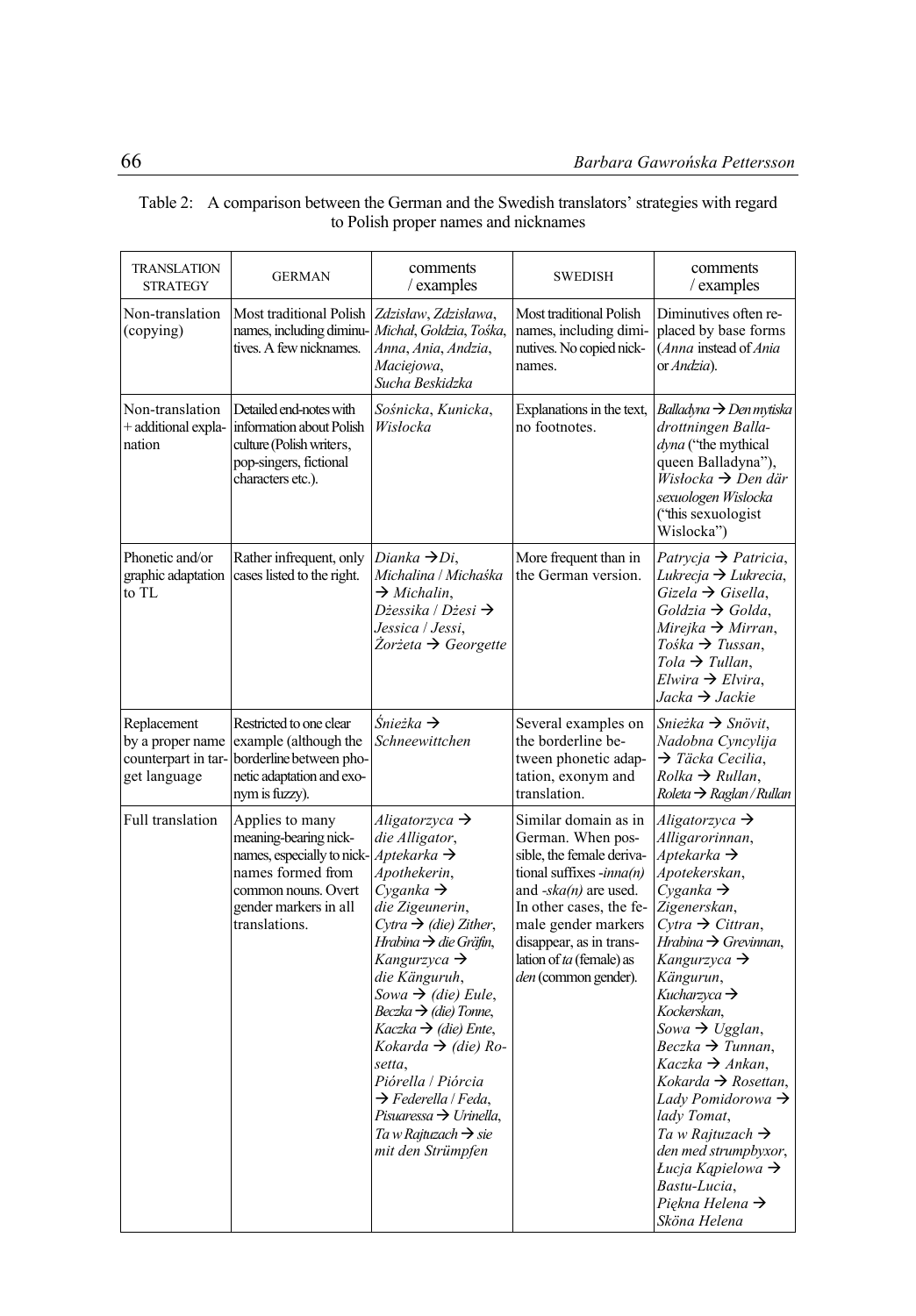|                                                   | Between full trans-Not present in the                                                                                                                                                                           |                                                                                                                                                                                                                                                                                                                                                                                                                           | A very frequent strategy.                                                                                                                                                                                  | Jaśka od Ksiedza $\rightarrow$                                                                                                                                                                                                                                                                                                                                                                                                                                                                                                                                                                           |
|---------------------------------------------------|-----------------------------------------------------------------------------------------------------------------------------------------------------------------------------------------------------------------|---------------------------------------------------------------------------------------------------------------------------------------------------------------------------------------------------------------------------------------------------------------------------------------------------------------------------------------------------------------------------------------------------------------------------|------------------------------------------------------------------------------------------------------------------------------------------------------------------------------------------------------------|----------------------------------------------------------------------------------------------------------------------------------------------------------------------------------------------------------------------------------------------------------------------------------------------------------------------------------------------------------------------------------------------------------------------------------------------------------------------------------------------------------------------------------------------------------------------------------------------------------|
| lation and replace-<br>ment by a com-<br>mon noun | German translation.                                                                                                                                                                                             |                                                                                                                                                                                                                                                                                                                                                                                                                           |                                                                                                                                                                                                            | Prästfrun ("priest's wife"),<br>Joaśka Mlynarzowa<br>$\rightarrow$ Mjölnarens dotter<br>("miller's daughter"),<br>Jadźka z Krzywym<br>$Nosem \rightarrow Snedn\ddot{a}san$<br>("twisted+ nose").<br>Zdzicha Weżowa $\rightarrow$<br>Ormtjuserskan, Orm,<br>Orman ("serpent-<br>charmer", "snake"),<br>$Maciczna \rightarrow$<br>Moderkakan /<br>Livmodern ("placenta"<br>/ "uterus"),<br>$Pizdencja \rightarrow Muttan$<br>(vulg. "vagina"),<br>Zdzicha Ejdsuwa $\rightarrow$<br>Ejdsan (a neologism<br>formed from "AIDS").<br>Piórella / Piórcia $\rightarrow$<br>Fjäderboan / Boan<br>("feather boa") |
|                                                   | Partial translation Dominating in trans-<br>lation of nicknames con-Stasi-Bronka,<br>sisting of a proper noun Flora Restauracyjna<br>and an attribute.                                                          | Bronka Ubeczka $\rightarrow$<br>$\rightarrow$ Restaurant-Flora,<br>Zdzicha Ejdsuwa $\rightarrow$<br>Aids-Zdzicha,<br>Roma Piekarzowa $\rightarrow$<br>Bäcker-Roma,<br>Zdzicha Wężowa $\rightarrow$<br>Schlangen-Zdzicha,<br>Łucja Kapielowa $\rightarrow$<br>Bader-Lucja,<br>Katarzyna od Rzeźnika<br>$\rightarrow$ Katarzyna vom<br>Fleischer,<br>Matka Joanna od<br>$Pedalów \rightarrow Mutter$<br>Joanna der Schwulen | Less frequent than in<br>German; when present, <i>Bronka-på-</i><br>displays similar patterns<br>as the German transla-<br>tion, with one exception<br>(adition of the proper<br>name <i>Berta</i> in TL). | Bronka Ubeczka $\rightarrow$<br>säkerhetstjänsten,<br>Flora Restauracyjna<br>$\rightarrow$ Restaurang-Flora,<br>Zbyszek z Wąsami $\rightarrow$<br>Zbyszek-med-mustasch,<br>Matka Joanna od<br>$Pedalów \rightarrow moder$<br>Joanna av Bögarna,<br>Roma Piekarzowa $\rightarrow$<br>Bagar-Roma,<br>Oleśnicka $\rightarrow$ Oleśnica-<br><b>Berta</b>                                                                                                                                                                                                                                                     |
| Replacement<br>by another name<br>from TL         | Only one case, on the<br>borderline between re- <i>Lady Pomeranza</i><br>placement and partial co-<br>pying; very clear phonet-<br>ic and semantic con-<br>nections between the<br>SL-form and the TL-<br>form. | Lady Pomidorowa $\rightarrow$                                                                                                                                                                                                                                                                                                                                                                                             | More frequent than in Radwanicka $\rightarrow$<br>German: no formal sim-<br>ilarities between SL-<br>and TL-forms.                                                                                         | Ettermajan,<br>Maciejowa $\rightarrow$<br>Bondmoran.<br>Katarzyna od Rzeźnika<br>$\rightarrow$ Tjocka Margot,<br>Sucha Beskidzka $\rightarrow$<br><b>Babette</b>                                                                                                                                                                                                                                                                                                                                                                                                                                         |

## **CONCLUSION**

The German translator of "Lubiewo" employs a clearly foreignizating strategy – in Schleiermacher's terms, he decides to move the reader towards the text instead of moving the text towards the reader. The translator is fully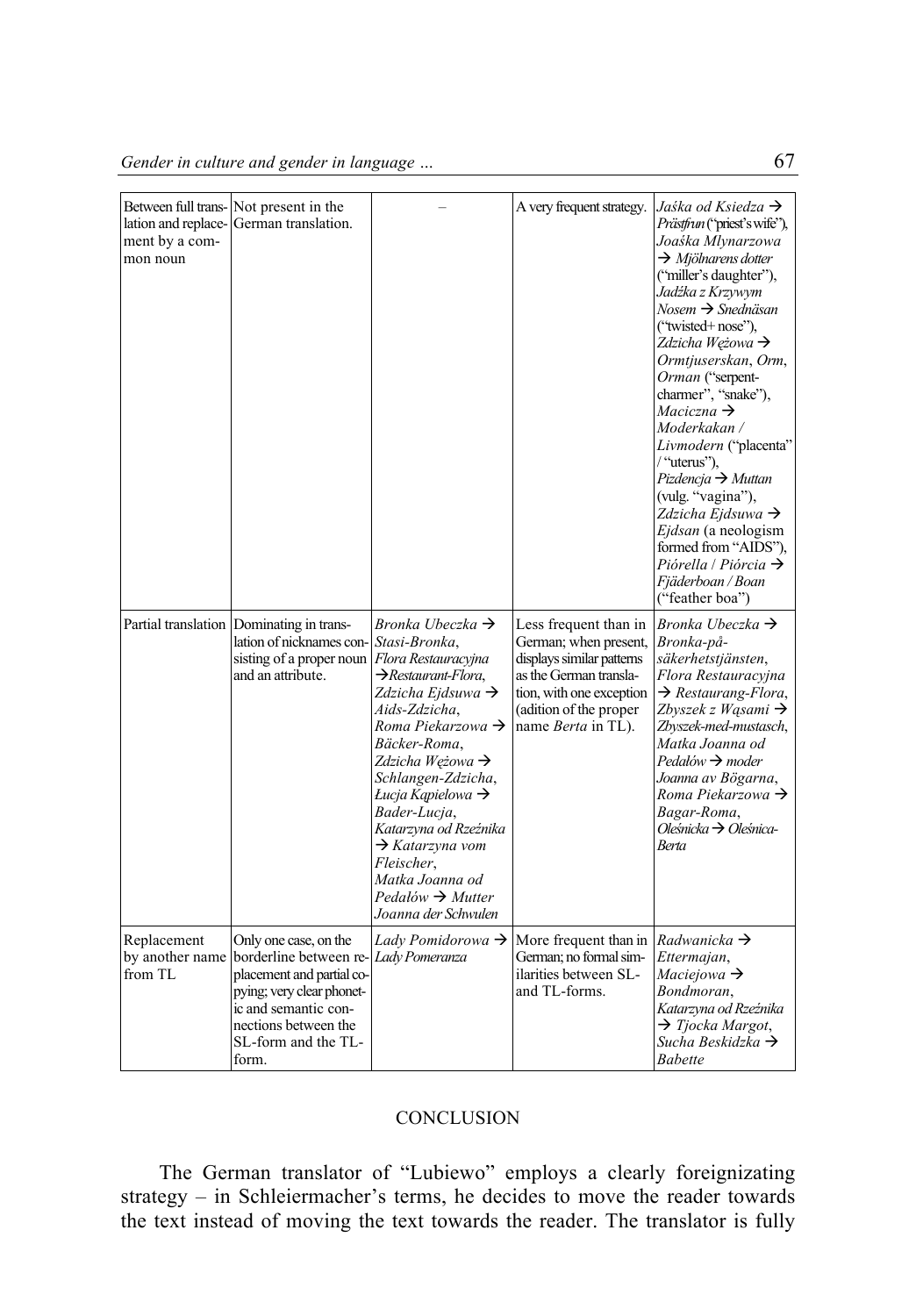visible: he uses translator's footnotes and provides an exhaustive list of explanations of culture-specific terms and names. His attitude to translation of names and nicknames is also rather foreignizating: almost all traditional Polish names, also in diminutive forms, are preserved with original spelling. Phonetic and/or graphic adaptations to TL are rare, and replacements by a proper name counterpart in target language or another TL-name occur only marginally (2 cases). Nicknames consisting of an attribute (adjective, noun or PP) and a proper name are consequently translated partially: translation of the attribute and copying of the proper name, while meaning-bearing nicknames formed from common nouns are as a rule translated, mostly by female nouns with the suffix *-in* or nouns provided (even against their correct grammatical gender) with the female article *die* (e.g. *die Känguruh* instead of the correct form *das Känguruh*, *die Alligator* instead of *der Alligator*).

The German translator utilizes a wide range of compensations when rendering the "girl talk" of the characters: lexical, morphological (derivational) and even phonological means ("female" exclamations) compensate the lack of overt grammatical gender markers on verbs and certain modifiers.

The approach of the Swedish translator is slightly more "domesticating". He avoids footnotes and overt explanations – cultural explanations are camouflaged as appositional constructions, e.g. *Wisłocka Den där sexuologen Wislocka* ("this sexuologist Wislocka"). Handling of proper names also reveals a slightly higher degree of domestication than the German translation. Diminutive forms of Polish names are replaced by their basic forms; replacements of nicknames by common nouns or phonetically unrelated names are relatively frequent. The choice of the translation equivalents is often not based on the phonetic form, but rather on connotations and/or the features of the fictional character revealed by the context, e.g. *Maciejowa* ('Maciej's wife', where the name 'Maciej' evokes associations to a traditional Polish farmer)  $\rightarrow$  *Bondmoran* (lit. 'farmer's wife', 'crone'), *Katarzyna od Rzeźnika* ('Butcher's Katarzyna') *Tjocka Margot* ('Fat Margot').

The female features of camp talk, or "girl talk" are sometimes compensated by lexical means, but in general the "parodic accumulation of stereotypical woman language features" becomes neutralized. This is partially due to the Swedish derivational patterns (limited possibility of forming diminutives), but also to the social attitude towards female derivational suffices *-inna* and *-ska*, which are regarded as old-fashioned and even derogatory.

The linguistic resources of the German language (productive diminutive suffixes, grammatical gender exponents, derivational strategies) seem to make German more suited for translation of "camp-talk" than the grammatical and lexical possibilities of Swedish. In addition, the German female derivational suffix *-in* has been promoted by feminists in the form spelled with capital "I" (forms like *KollegInnen*, *LehrerInnen* etc. referring to both males and females are recommended as politically correct), while the corresponding Swedish suffixes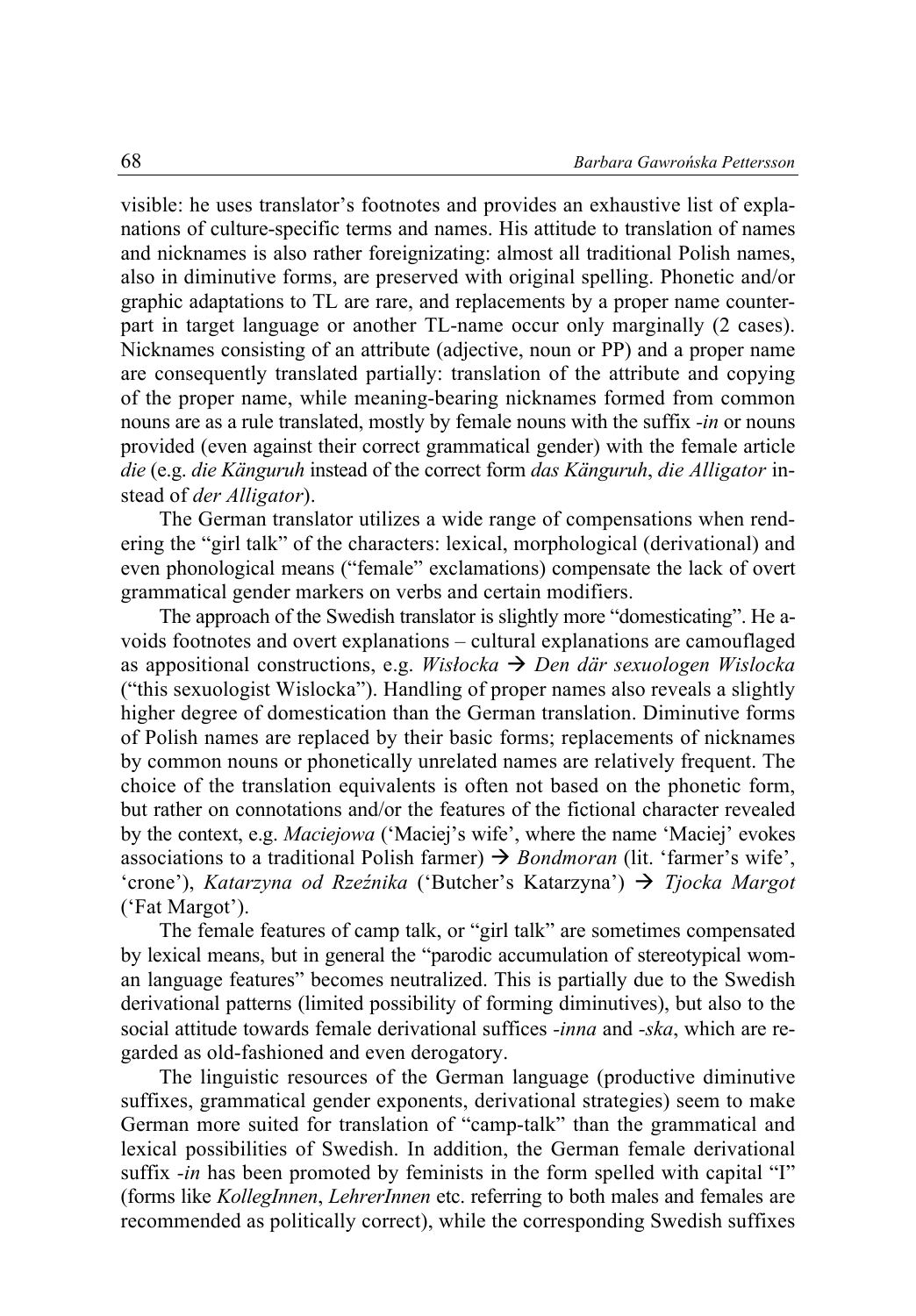have pejorative connotations. As a consequence, the picture of the Polish "ciota" becomes slightly more neutralized in the Swedish translation, while in the German version he/she preserves more features of the "camp's construction of the theatricalized woman" (Lakoff 1975:14).

#### REFERENCES

#### PRIMARY SOURCES

Witkowski, Michał. 2006. *Lubiewo*. Kraków: Korporacja Halart.

- 2007. *Lubiewo*. Roman. Aus dem Polnischen von Christina Marie Hauptmeier. Frankfurt am Main: Suhrkamp-Verlag.
- 2008. *Lubiewo*. Översättning: Stefan Ingvarsson. Stockholm: Förlaget Modernista.

#### SECONDARY SOURCES

- Andersson, Erik. 2000. How many gender categories are there in Swedish? In Unterbeck, Barbara & Rissanen, Matti (eds.). *Gender in grammar and cognition*. Berlin – New York: Mouton de Gruyter, pp. 545–559.
- Bloomfield, Leonard. 1933. *Language*. Revised from 1914 edition. New York: Holt.
- Butler,Judith. 1990. *Gendertrouble: Feminism and the subversion of identity*. New York: Routledge.
- Corbett, Greville. 1991. *Gender*. Cambridge: Cambridge University Press.
- Dahl, Östen. 2000. Elementary gender distinctions. In Unterbeck, Barbara & Rissanen, Matti (eds.). *Gender in grammar and cognition*. Berlin – New York: Mouton de Gruyter, pp. 577–593.
- Duras, Marguerite. 1980. From an interview (by Susan Husserl-Kapit). In Marks, Elaine & de Courtivron, Isabelle (eds.). *New French feminisms. An anthology*. Amherst: University of Massachusetts Press, pp. 174–175.
- von Flotow, Luise. 1997. *Translation and gender: Translating in the 'era of feminism' (Perspectives on translation)*. Manchester: St. Jerome Publishing.
- Harvey, Keith. 2004. Translating camp talk: Gay identities and cultural transfer. In Venuti, Lawrence (ed.). *The transaltion studies reader*. New York: Routledge, pp. 402–422.
- Hockett, Charles F. 1958. *A course in modern linguistics*. New York: The Macmillan.
- Karoubi, Behrouz. 2009. Gender and translation. http://www.translationdirectory.com/article528.htm. (30 July, 2010.)
- Kilarski Marcin. 2007. On grammatical gender as an arbitrary and redundant category. In Kibbee, Douglas A. (ed.). *History of Linguistics 2005: Selected papers from the Tenth International Conference on the History of the Language Sciences (ICHoLS X), 1-5 September 2005, Urbana-Champaign, Illinois*. Amsterdam – Philadelphia: John Benjamins, pp. 24–36.
- Köpcke, Klaus-Michael & Zubin, David A. 1984. Sechs Prinzipien für die Genuszuweisung im Deutschen: ein Beitrag zur natürlichen Klassifikazion. *Linguistische Berichte* 93, pp. 26–50.
- Lakoff, Robin. 1975. *Language and woman's place*. New York: Harper & Row.
- Litosseliti, Lia & Sunderland, Jane. 2002. Gender identity and discourse analysis: theoretical and empirical considerations. In Litosseliti, Lia. & Sunderland, Jane (eds.). *Gender identity and discourse analysis*. Philadelphia: PA John Benjamins Publishing co., pp. 1–39.
- de Lobtinière-Hartwood, Susanne. 1991. *Re-belle et infidèle/The body bilingual: Translation as a re-writing in the feminine*. Québec-Montreal: Les editions du rémue-ménage/Women's Press.
- Lucas, Ian. 1994. *Impertinent decorum: Gay theatrical manoeuvres*. London: Cassell.
- McConnell-Ginet, Sally. 2003. What's in a name? Social labeling and gender practices. In Holmes, Janet & Meyerhoff, Miriam (eds.). *The handbook of language and gender*. Oxford: Blackwell Publishing, pp. 67–97.